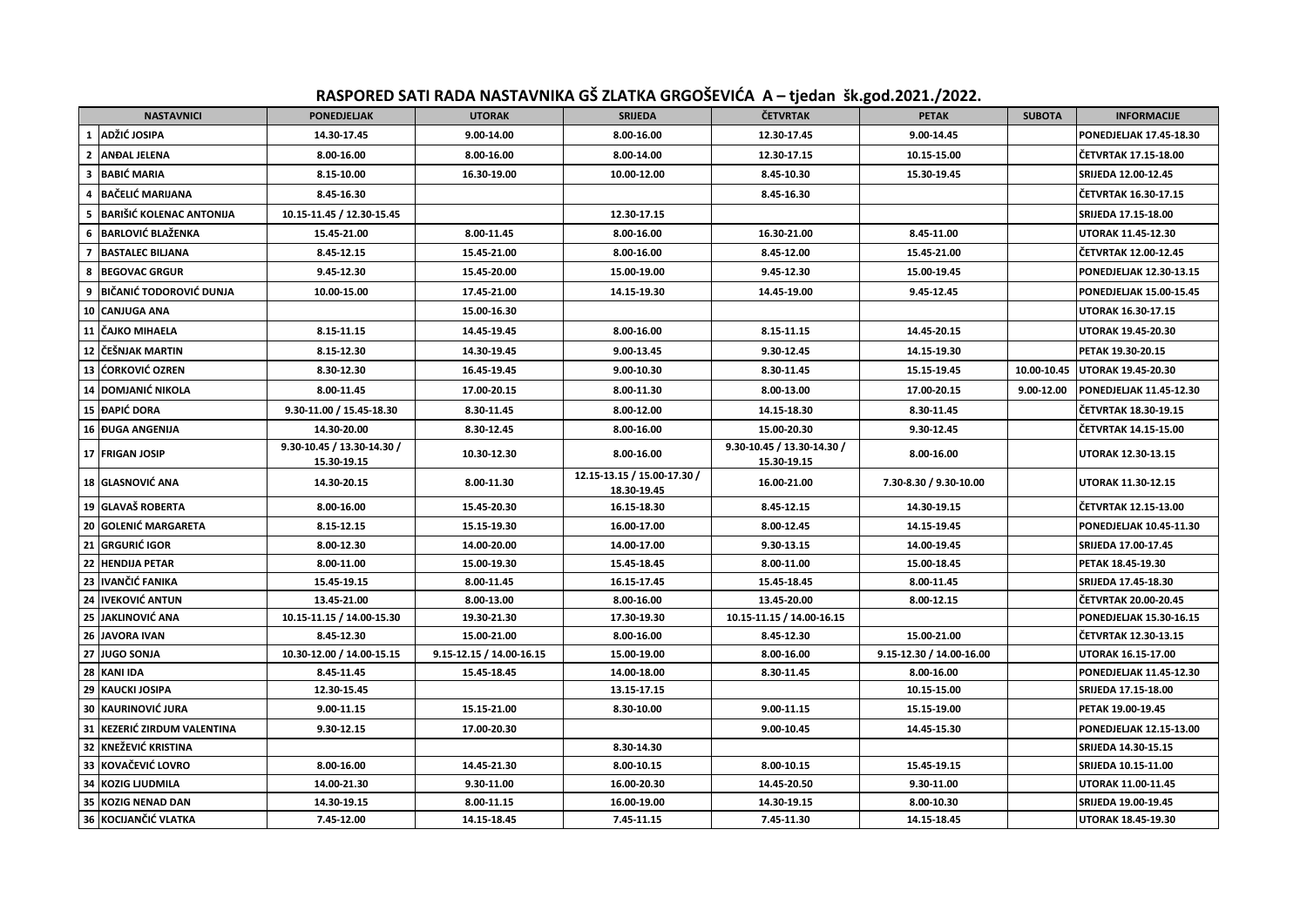|    | 37 KOCIJANČIĆ ZRIN        | 14.00-19.45                                | 9.30-12.15                | 14.45-19.00               | 14.00-19.00                                | 8.00-12.15  |             | ČETVRTAK 19.00-19.45           |
|----|---------------------------|--------------------------------------------|---------------------------|---------------------------|--------------------------------------------|-------------|-------------|--------------------------------|
| 38 | <b>KRANJEC IVANA</b>      | 14.15-15.45                                |                           |                           |                                            |             |             | <b>PONEDJELJAK 15.45-16.30</b> |
| 39 | <b>KURJAK LJILJANA</b>    |                                            | 8.00-9.30                 |                           | 15.00-18.00                                |             |             | ČETVRTAK 18.00-18.45           |
| 40 | <b>LEDENKO IVA</b>        |                                            | 15.30-21.45               | 9.15-10.45                | 16.30-20.00                                | 9.00-9.45   |             | <b>SRIJEDA 10.45-11.30</b>     |
| 41 | <b>LEDINEK ANAMARIA</b>   | 15.00-20.15                                | 8.00-12.30                | 8.00-16.00                | 14.15-20.15                                | 8.45-11.45  |             | UTORAK 12.30-13.15             |
| 42 | LISIČAK HOĐA ANTONIJA     | 16.00-19.45                                | 7.45-10.45                | 14.45-16.45               | 14.30-19.45                                | 7.15-11.45  |             | PONEDJELJAK 19.45-20.30        |
| 43 | LOPAC GROŠ ANA            |                                            |                           |                           | 8.00-11.00                                 |             |             | ČETVRTAK 11.00-11.45           |
| 44 | <b>MARJANOVIĆ DANIELA</b> | 14.00-19.15                                | 9.15-12.00                | 8.00-16.00                | 14.00-19.15                                | 9.15-11.30  |             | ČETVRTAK 19.15-20.30           |
| 45 | <b>MARKOVIĆ ZVONIMIR</b>  | 8.00-9.30                                  | 16.45-21.00               | 18.00-21.30               | 8.00-9.30                                  | 16.45-21.00 |             | ČETVRTAK 9.30-10.15            |
| 46 | <b>MATOŠEVIĆ IVA</b>      | 14.30-20.00                                | 8.00-12.45                | 8.00-11.00                | 14.30-20.00                                | 8.00-12.45  |             | UTORAK 12.45-13.30             |
| 47 | <b>MATUS RENATA</b>       | 8.00-11.00                                 | 15.15-21.00               | 8.00-16.00                | 8.00-10.30                                 | 15.30-21.00 |             | ČETVRTAK 10.30-11.15           |
| 48 | <b>MIJATOVIĆ MARINA</b>   | 15.00-20.00                                | 9.00-12.30                | 14.30-20.30               | 15.00-19.15                                | 9.00-10.15  |             | ČETVRTAK 19.15-20.30           |
|    | 49   MIKULIĆ VALENTINA    | 15.30-21.30                                | 8.15-13.45                | 8.00-16.00                | 14.45-19.15                                | 8.15-13.00  |             | ČETVRTAK 16.45-17.30           |
| 50 | <b>MILLAN ADAM</b>        |                                            |                           |                           | 8.00-10.30                                 |             |             | ČETVRTAK 10.30-11.15           |
| 51 | <b>MUŽAK SILVIJA</b>      | 14.45-18.30                                | 8.15-12.30                | 8.00-16.00                | 12.45-19.15                                | 7.30-11.00  |             | PONEDJELJAK 18.30-19.15        |
| 52 | MUŽEK ZRINKA              | 14.45-20.15                                | 7.30-12.00                | 14.15-17.00               | 14.30-19.30                                | 8.00-9.30   |             | SRIJEDA 17.00-17.45            |
| 53 | <b>NAĐ ALEKSANDRA</b>     | 8.45-12.00                                 | 15.15-19.30               | 15.15-19.45               | 8.15-11.30                                 | 15.15-19.30 |             | ČETVRTAK 11.30-12.15           |
| 54 | <b>NOVOSEL FILIP</b>      | 10.45-12.15 / 13.30-14.30 /<br>15.30-16.30 | 8.00-16.00                | 17.15-18.00 / 19.15-20.45 | 10.45-12.15 / 13.30-14.30 /<br>15.30-18.00 | 8.00-16.00  |             | ČETVRTAK 18.00-18.45           |
|    | 55 PATAFTA INES           |                                            | 11.45-15.00               |                           |                                            |             |             | UTORAK 15.00-15.45             |
|    | 56 PAVIĆ IVAN             | 15.00-19.30                                | 8.45-11.45                | 14.30-19.15               | 8.30-12.15                                 |             | 10.00-13.15 | SRIJEDA 19.15-20.00            |
|    | 57 PETROVIĆ MARIN         | 10.00-12.15 / 14.15-16.30 /<br>17.15-19.30 | 8.15-9.45                 | 19.15-20.15               | 10.00-12.15 / 14.15-16.30 /<br>17.15-19.30 | 8.15-9.45   |             | PONEDJELJAK 19.30-20.15        |
| 58 | <b>POLJUHA ANTONIJA</b>   | 15.30-19.15                                | 8.00-11.45                | 17.45-19.15               | 15.30-20.00                                | 8.00-11.45  |             | UTORAK 11.45-12.30             |
|    |                           |                                            |                           |                           |                                            |             |             |                                |
| 59 | POTOČNIK MARTIN           | 15.45-21.30                                | 9.30-11.00                | 14.00-15.30               | 15.30-17.00 / 17.45-20.45                  | 8.00-11.30  |             | UTORAK 11.00-11.45             |
| 60 | <b>PREKPALIAJ TEUTA</b>   | 11.00-12.30 / 13.15-15.00                  | 10.15-11.00 / 11.45-15.00 |                           | 11.00-15.45                                |             |             | ČETVRTAK 15.45-16.30           |
| 61 | IPREŽGAJ PATRIK           |                                            |                           | 9.30-15.15                |                                            | 10.15-15.15 |             | SRIJEDA 15.15-16.00            |
| 62 | RAMIĆ JASMIN              |                                            |                           | 9.00-17.30                |                                            |             |             | SRIJEDA 17.30-18.15            |
| 63 | SEMEŠ MODRIĆ ANDREJA      | 7.30-12.30                                 | 14.15-14.30 / 15.45-21.00 | 8.00-16.00                | 7.30-8.15 / 9.00-10.15                     | 15.15-19.15 |             | ČETVRTAK 10.15-10.45           |
| 64 | <b>ISTANOJEVIČ SRĐAN</b>  |                                            | 18.00-21.00               | 17.30-19.00               | 8.00-11.00                                 |             |             | SRIJEDA 19.00-19.45            |
|    | 65 STIPANOV LUKA          | 15.15-19.30                                | 8.00-13.15                | 8.00-16.00                | 15.15-19.30                                | 8.30-14.00  |             | ČETVRTAK 19.30-20.15           |
| 66 | SUŠIĆ IVANA               |                                            |                           | 9.30-12.30                |                                            |             |             | SRIJEDA 12.30-13.15            |
| 67 | <b>SVIBEN MANDA</b>       | 17.15-21.00                                | 10.15-13.15               | 8.00-16.00                | 15.00-17.45                                | 9.30-13.15  |             | ČETVRTAK 17.45-18.00           |
| 68 | <b>SVIBEN MISLAV</b>      | 14.45-20.00                                | 8.00-12.15                | 8.00-16.00                | 15.15-20.00                                | 9.00-12.30  |             | UTORAK 12.15-13.00             |
|    | 69 SARLIJA BILIĆ MATEJA   |                                            | 16.15-21.30               |                           |                                            | 15.30-20.45 |             | <b>UTORAK 15.30-16.15</b>      |
| 70 | ŠIMIČIĆ KLARA             | 14.15-20.30                                | 8.00-11.00                | 15.15-18.45               | 14.15-19.00                                | 8.00-11.00  |             | PETAK 11.00-11.45              |
| 71 | ŠOŠA ANTONIJA             | 8.15-11.30                                 | 15.00-21.00               | 15.00-19.30               | 8.15-11.30                                 | 15.00-19.00 |             | ČETVRTAK 11.30-12.15           |
| 72 | ŠOŠTARIĆ LUCIJA           | 9.30-11.00                                 | 15.45-19.30               | 8.00-10.15 / 11.00-12.30  | 15.45-19.30                                | 8.00-10.15  |             | PETAK 10.15-11.00              |
| 73 | <b>TURČINOVIĆ DORA</b>    |                                            |                           |                           |                                            | 10.15-11.45 |             | PETAK 11.45-12.30              |
| 74 | TUSTANIĆ LUCIJA           |                                            | 14.15-15.00               |                           |                                            | 11.45-13.15 |             | PETAK 13.15-14.00              |
| 75 | <b>VALKOVIĆ JELENA</b>    | 8.00-13.00                                 | 14.30-19.45               | 8.00-12.30                | 8.00-13.00                                 | 14.30-19.45 |             | ČETVRTAK 11.15-12.00           |